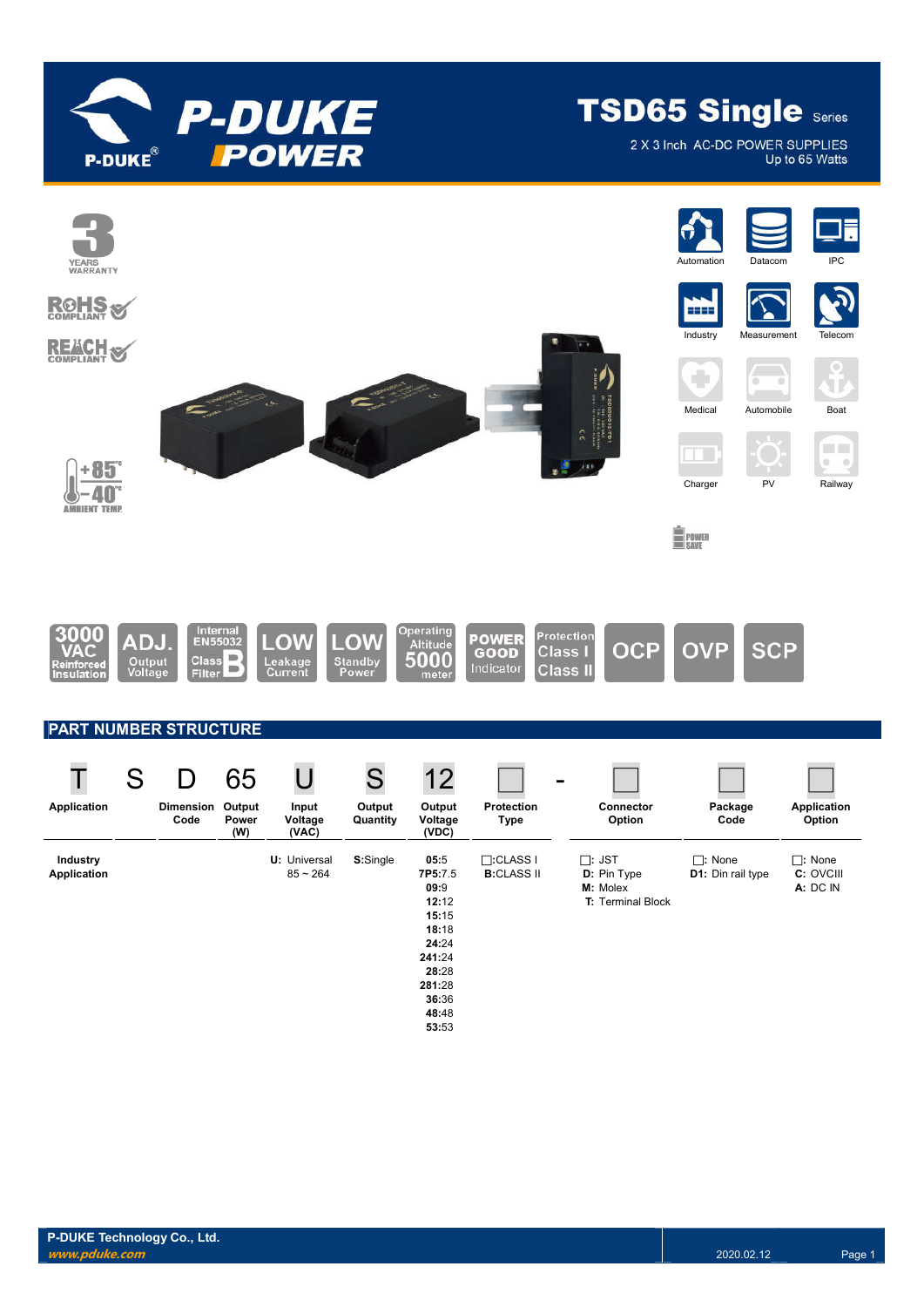

### **TECHNICAL SPECIFICATION** All specifications are typical at 230VAC input, full load and 25℃ unless otherwise noted

| <b>Model</b><br><b>Number</b>              | Input Range | <b>Output Voltage</b> | <b>Output Current</b><br>Natural convection | Max.<br><b>Output Power</b> | Input Power<br>@ No Load | Efficiency | <b>Maximum</b><br><b>Capacitor Load</b> |
|--------------------------------------------|-------------|-----------------------|---------------------------------------------|-----------------------------|--------------------------|------------|-----------------------------------------|
|                                            | <b>VAC</b>  | <b>VDC</b>            | A                                           | W                           | W                        | $\%$       | μF.                                     |
| <b>TSD65US05-D</b><br><b>TSD65US05-T</b>   | $85 - 264$  | 5                     | 10                                          | 50                          | 0.11                     | 90         | 20000                                   |
| TSD65US7P5-D<br>TSD65US7P5-T               | $85 - 264$  | 7.5                   | 8.67                                        | 65                          | 0.11                     | 90         | 11560                                   |
| <b>TSD65US09-D</b><br><b>TSD65US09-T</b>   | $85 - 264$  | 9                     | 7.23                                        | 65                          | 0.11                     | 91         | 8033                                    |
| <b>TSD65US12-D</b><br><b>TSD65US12-T</b>   | $85 - 264$  | 12                    | 5.42                                        | 65                          | 0.11                     | 92.5       | 4520                                    |
| <b>TSD65US15-D</b><br><b>TSD65US15-T</b>   | $85 - 264$  | 15                    | 4.34                                        | 65                          | 0.11                     | 93.5       | 2900                                    |
| <b>TSD65US18-D</b><br><b>TSD65US18-T</b>   | $85 - 264$  | 18                    | 3.62                                        | 65                          | 0.11                     | 93.0       | 2015                                    |
| <b>TSD65US24-D</b><br><b>TSD65US24-T</b>   | $85 - 264$  | 24                    | 2.71                                        | 65                          | 0.11                     | 93.5       | 1130                                    |
| <b>TSD65US241-D</b><br><b>TSD65US241-T</b> | $85 - 264$  | 24                    | 2.71                                        | 65                          | 0.11                     | 92         | 1130                                    |
| <b>TSD65US28-D</b><br><b>TSD65US28-T</b>   | $85 - 264$  | 28                    | 2.33                                        | 65                          | 0.11                     | 93.5       | 830                                     |
| <b>TSD65US281-D</b><br><b>TSD65US281-T</b> | $85 - 264$  | 28                    | 2.33                                        | 65                          | 0.11                     | 91.5       | 830                                     |
| <b>TSD65US36-D</b><br><b>TSD65US36-T</b>   | $85 - 264$  | 36                    | 1.81                                        | 65                          | 0.11                     | 92.5       | 520                                     |
| <b>TSD65US48-D</b><br><b>TSD65US48-T</b>   | $85 - 264$  | 48                    | 1.36                                        | 65                          | 0.11                     | 93         | 285                                     |
| <b>TSD65US53-D</b><br><b>TSD65US53-T</b>   | $85 - 264$  | 53                    | 1.24                                        | 65                          | 0.11                     | 92.5       | 235                                     |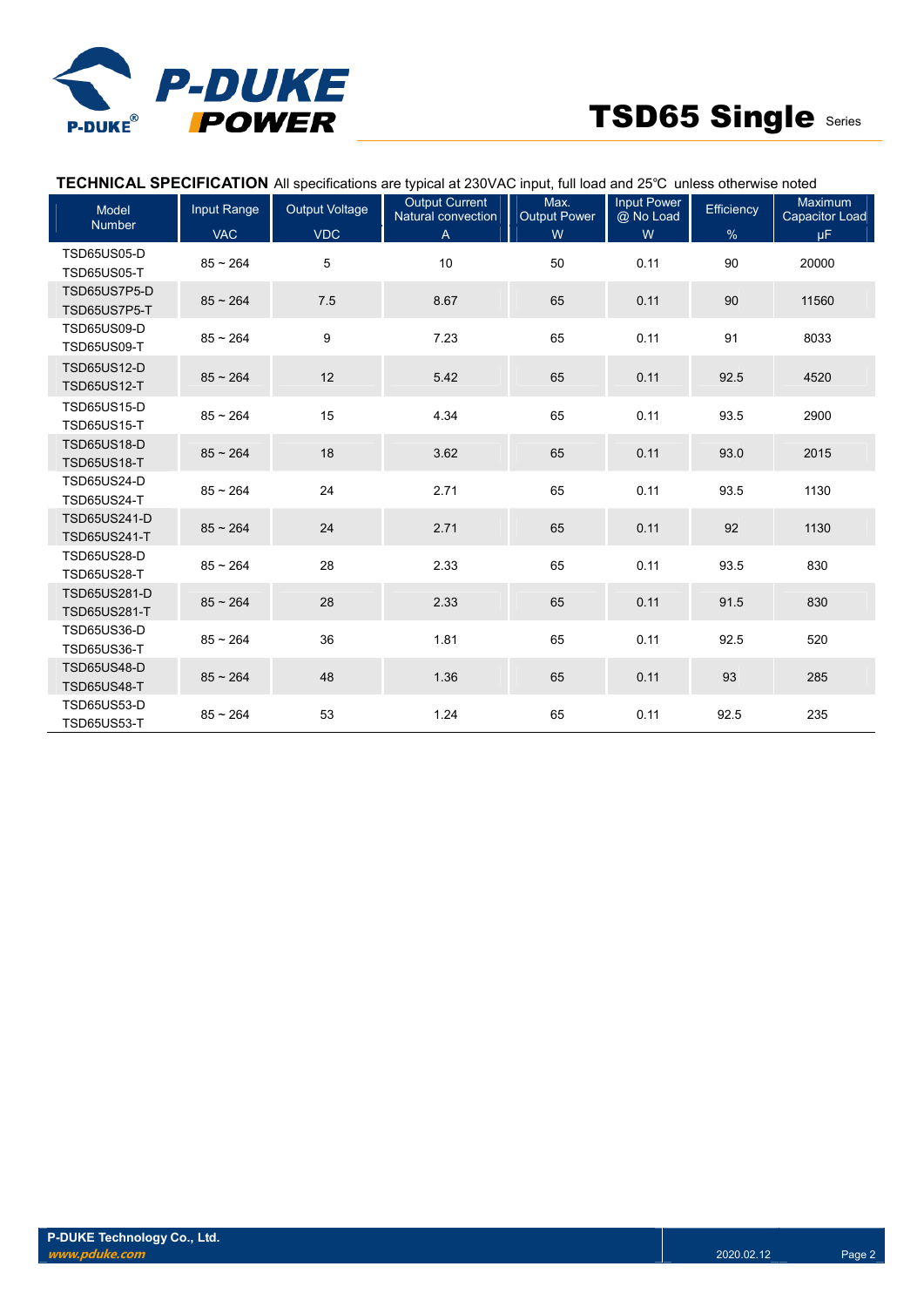

| <b>INPUT SPECIFICATIONS</b>   |                      |                   |      |      |               |            |
|-------------------------------|----------------------|-------------------|------|------|---------------|------------|
| <b>Parameter</b>              |                      | <b>Conditions</b> | Min. | Typ. | Max.          | Unit       |
| Operating input voltage range | AC input             |                   | 85   |      | 264           | <b>VAC</b> |
|                               | DC input             |                   | 120  |      | 370           | <b>VDC</b> |
| Input frequency               | AC input             |                   | 47   |      | 63            | <b>Hz</b>  |
| Input current                 | 100VAC and Full Load |                   |      |      | 1.6           |            |
|                               | 240VAC and Full Load |                   |      |      | 0.9           | A          |
| No load input power           | 230VAC               | Connector type    |      | 0.15 |               | Watts      |
|                               |                      | Pin type          |      | 0.11 |               |            |
| Leakage current               | 264VAC               |                   |      | 75   |               | μA         |
| Start up time                 |                      |                   |      |      | 1000          | ms         |
| Rise time                     |                      |                   |      | 20   |               | ms         |
| Hold up time                  | 115VAC and Full Load |                   |      | 16   |               | ms         |
| Input inrush current          | 230VAC               |                   |      | 60   |               | A          |
| Input protection              | Internal fuse        |                   |      |      | T3.15A/250VAC |            |

| <b>OUTPUT SPECIFICATIONS</b> |                                                |                        |         |      |                                 |               |
|------------------------------|------------------------------------------------|------------------------|---------|------|---------------------------------|---------------|
| <b>Parameter</b>             | <b>Conditions</b>                              |                        | Min.    | Typ. | Max.                            | Unit          |
| Output power                 |                                                |                        |         |      | 65                              | Watts         |
| Initial set voltage accuracy | 230VAC and Full Load                           |                        | $-1.0$  |      | $+1.0$                          | %             |
| Line regulation              | Low Line to High Line at Full Load             |                        | $-0.2$  |      | $+0.2$                          | %             |
| Load regulation              | No Load to Full Load                           | 5Vout                  | $-0.7$  |      | $+0.7$                          |               |
|                              |                                                | <b>Others</b>          | $-0.5$  |      | $+0.5$                          | $\%$          |
|                              | 10% Load to 90% Load                           | 5Vout                  | $-0.6$  |      | $+0.6$                          |               |
|                              |                                                | <b>Others</b>          | $-0.4$  |      | $+0.4$                          |               |
| Voltage adjustability        | Connector type                                 | 53Vout                 | $-20$   |      | $+10$                           |               |
|                              |                                                | <b>Others</b>          | $-10$   |      | $+10$                           | $\%$          |
|                              | Pin type                                       |                        | $-10$   |      | $+10$                           |               |
| Minimum load                 |                                                |                        |         | 0    |                                 | $\%$          |
| Ripple and noise             | Measured by 20MHz bandwidth                    |                        |         |      |                                 |               |
|                              | With a 10µF/25V 1206 X7R MLCC                  | 5Vout, 7.5Vout, 9Vout  |         |      |                                 |               |
|                              |                                                | 12Vout, 15Vout, 18Vout |         | 75   |                                 | mVp-p         |
|                              | With a 1µF/50V 1206 X7R MLCC                   | 24Vout, 28Vout, 36Vout |         | 75   |                                 |               |
|                              | With a 0.1µF/100V 1206 X7R MLCC                | 48Vout, 53Vout         |         | 150  |                                 |               |
| Temperature coefficient      |                                                |                        | $-0.02$ |      | $+0.02$                         | $\%$ /°C      |
| Transient response           | Load step from 50 $\sim$ 75% change at 2.5A/us | Peak deviation         |         |      | 3                               | % Vout        |
|                              |                                                | Recovery time          |         | 600  |                                 | μs            |
| Over voltage protection      | % of Vout(nom); Latch mode                     |                        | 125     |      | 140                             | $\%$          |
| Over load protection         | % of lout rated; Hiccup mode                   |                        |         | 145  |                                 | $\frac{0}{0}$ |
| Short circuit protection     |                                                |                        |         |      | Continuous, automatics recovery |               |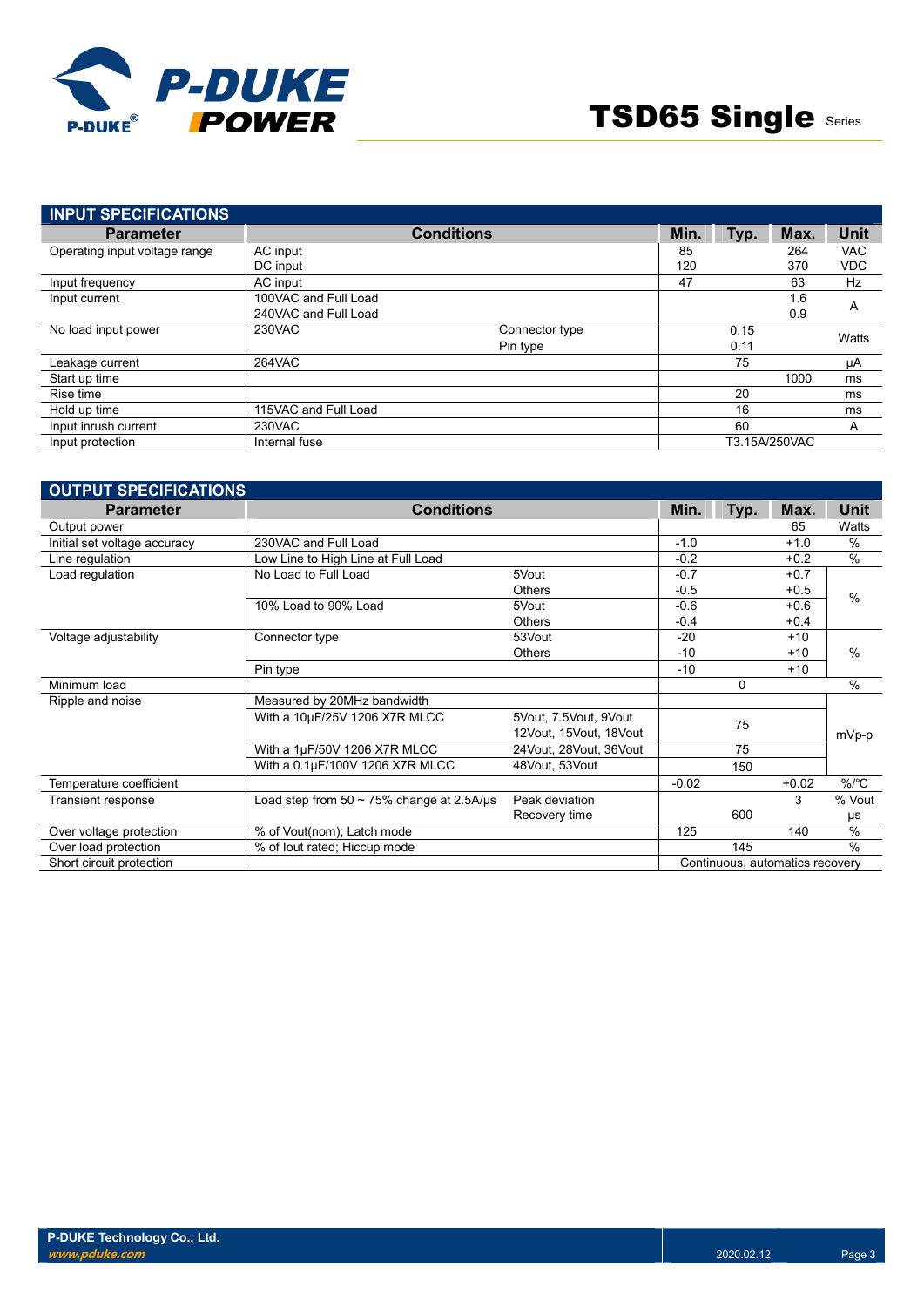

| <b>GENERAL SPECIFICATIONS</b> |                                |                        |      |      |                   |                     |  |
|-------------------------------|--------------------------------|------------------------|------|------|-------------------|---------------------|--|
| <b>Parameter</b>              | <b>Conditions</b>              |                        | Min. | Typ. | Max.              | <b>Unit</b>         |  |
| Isolation voltage             | minute (Reinforced insulation) | Input to Output        | 3000 |      |                   | <b>VAC</b>          |  |
|                               |                                | Input (Output) to F.G. | 2500 |      |                   |                     |  |
| Isolation resistance          | 500VDC                         |                        | 0.1  |      |                   | $G\Omega$           |  |
| Switching frequency           | 230VAC                         | 5Vout                  |      | 60   |                   |                     |  |
|                               |                                | 7.5Vout                |      | 80   |                   | kHz                 |  |
|                               |                                | 9Vout                  |      | 70   |                   |                     |  |
|                               |                                | <b>Others</b>          |      | 120  |                   |                     |  |
| Safety approvals (Pending)    |                                |                        |      |      | IEC/EN/UL 62368-1 |                     |  |
| Weight                        |                                | Connector type         |      |      |                   | 295g (10.41oz)      |  |
|                               |                                | Pin type               |      |      |                   | 265g (9.35oz)       |  |
| <b>MTBF</b>                   | MIL-HDBK-217F, Full load       |                        |      |      |                   | 1.257 x 10 $^6$ hrs |  |

| <b>ENVIRONMENTAL SPECIFICATIONS</b> |                    |                   |       |      |       |               |
|-------------------------------------|--------------------|-------------------|-------|------|-------|---------------|
| <b>Parameter</b>                    |                    | <b>Conditions</b> | Min.  | Typ. | Max.  | Unit          |
| Operating ambient temperature       | Natural convection | With derating     | $-40$ |      | $+85$ | °C            |
| Storage temperature range           |                    |                   | $-40$ |      | $+85$ | °C            |
| Operating altitude                  |                    |                   |       |      | 5000  | m             |
| Shock                               |                    |                   |       |      |       | IEC60068-2-27 |
| Vibration                           |                    |                   |       |      |       | IEC60068-2-6  |
| Relative humidity                   | Non-condensing     |                   |       |      |       | 5% to 95% RH  |

| <b>EMC SPECIFICATIONS</b>      |                         |                                                              |           |                  |
|--------------------------------|-------------------------|--------------------------------------------------------------|-----------|------------------|
| <b>Parameter</b>               |                         | <b>Conditions</b>                                            | Level     |                  |
| EMI                            | EN55032 and FCC Part 15 |                                                              | Conducted | Class B          |
|                                |                         |                                                              | Radiated  | Class B          |
|                                |                         | External components may be required for class I application. |           |                  |
| Harmonic currents              | EN61000-3-2             | Full Load                                                    |           | Class A          |
| Voltage flicker                | EN61000-3-3             |                                                              |           |                  |
| <b>EMS</b>                     | EN55024                 |                                                              |           |                  |
| <b>ESD</b>                     | EN61000-4-2             | Air ± 15kV and Contact ± 6kV                                 |           | Perf. Criteria A |
| Radiated immunity              | EN61000-4-3             | 20 V/m                                                       |           | Perf. Criteria A |
| <b>Fast transient</b>          | EN61000-4-4             | $±$ 4kV                                                      |           | Perf. Criteria A |
| Surge                          | EN61000-4-5             | DM $\pm$ 2kV and CM $\pm$ 4kV                                |           | Perf. Criteria A |
| Conducted immunity             | EN61000-4-6             | 20 Vr.m.s                                                    |           | Perf. Criteria A |
| Power frequency magnetic field | EN61000-4-8             | $100$ A/m                                                    |           | Perf. Criteria A |
| Dip and interruptions          | EN61000-4-11            |                                                              |           |                  |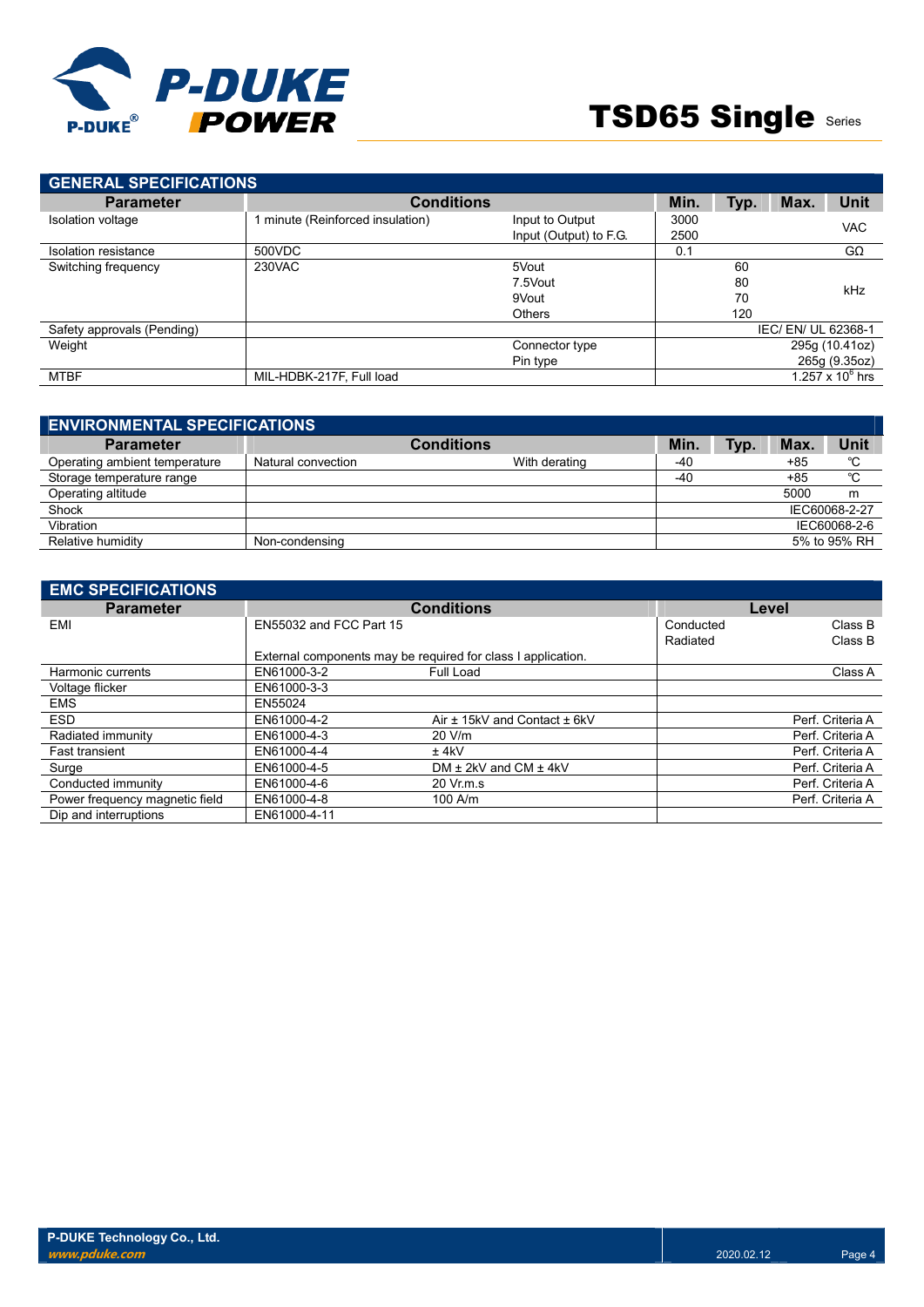

### **CHARACTERISTIC CURVE**





80 90 100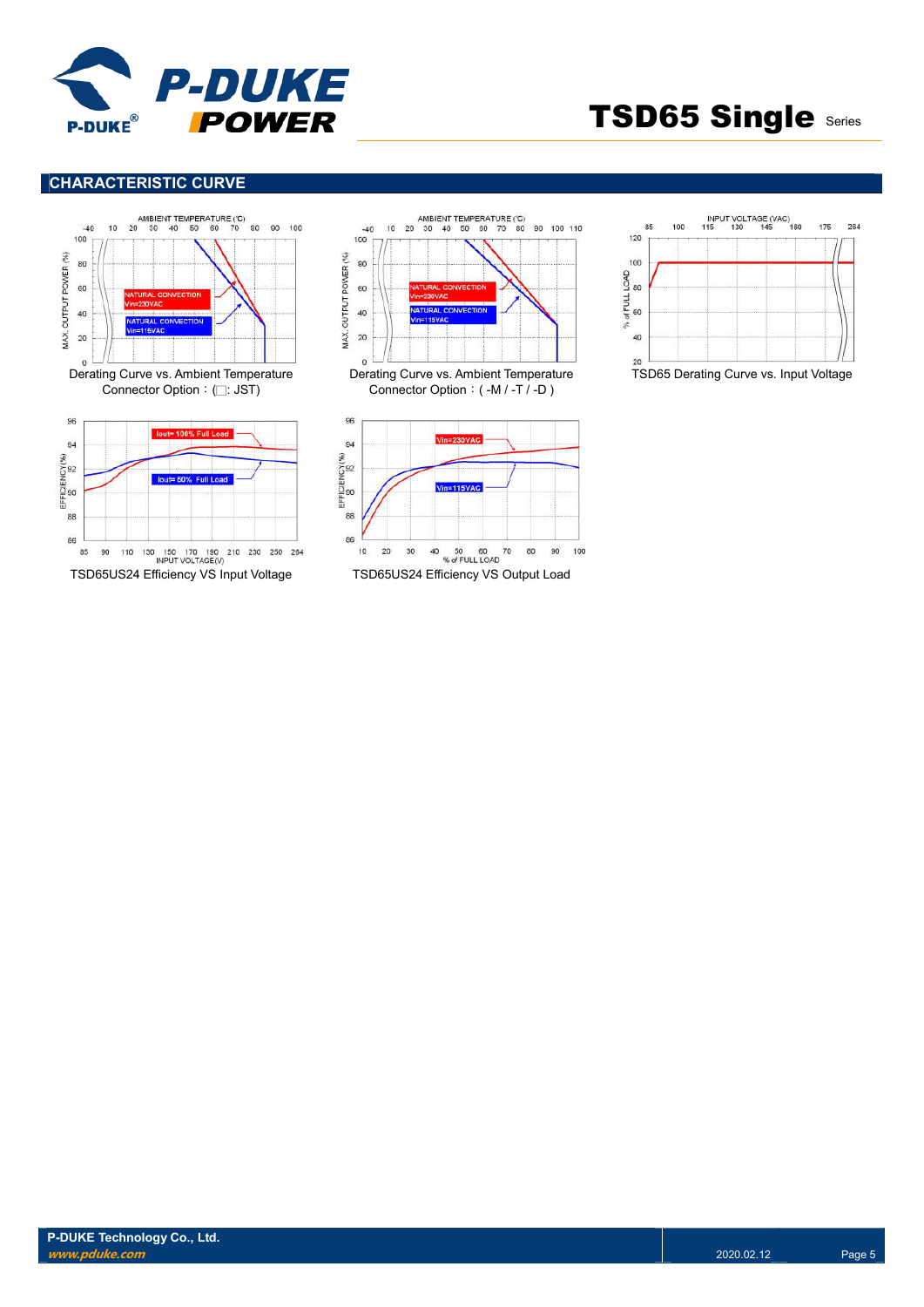

### **MECHANICAL DRAWING**







**ROTTOM VIEW** 

|  | FOR CLASS I : (TSD65USXX-D) |  |
|--|-----------------------------|--|
|--|-----------------------------|--|

| <b>PIN</b> | <b>SINGLE</b> | <b>DIAMETER</b> |
|------------|---------------|-----------------|
|            | Neutral       | $0.08$ Inch     |
| 2          | Line          | $0.08$ Inch     |
| 3          | PF            | $0.08$ Inch     |
|            | Trim          | $0.04$ Inch     |
| 5          | -Vout         | $0.08$ Inch     |
|            | $+V$ out      | $0.08$ Inch     |

#### **FOR CLASS II: (TSD65USXXB-D)**

| <b>PIN</b> | <b>SINGLE</b> | <b>DIAMETER</b> |
|------------|---------------|-----------------|
|            | Neutral       | $0.08$ Inch     |
| 2          | Line          | $0.08$ Inch     |
| 3          | No Pin        | No Pin          |
|            | Trim          | $0.04$ Inch     |
| 5          | -Vout         | $0.08$ Inch     |
| ี          | $+V$ out      | $0.08$ Inch     |

#### **EXTERNAL OUTPUT TRIMMING**

Output can be externally trimmed by using the method shown below.



1. All dimensions in inch [mm] 2. Tolerance :x.xx±0.02 [x.x±0.5] x.xxx±0.010 [x.xx±0.25]

### **RECOMMENDED PAD LAYOUT**

TSD –**D** Pin type



1.All dimensions in inch[mm] Pad size(lead free recommended) Through hole 4:Φ0.051[1.30] Through hole 1.2.3.5.6:Φ0.091[2.30] Through hole of mounting:Φ0.126[3.20] Top view pad 4:Φ0.064[1.63] Top view pad 1.2.3.5.6:Φ0.113[2.88] Top view pad of mounting:Φ0.157[4.00] Bottom view pad 4:Φ0.102[2.60] Bottom view pad 1.2.3.5.6:Φ0.181[4.60] Bottom view pad of mounting:Φ0.252[6.40] 2.The screw locked torque: MAX 3.5Kgf.cm/0.34N.m